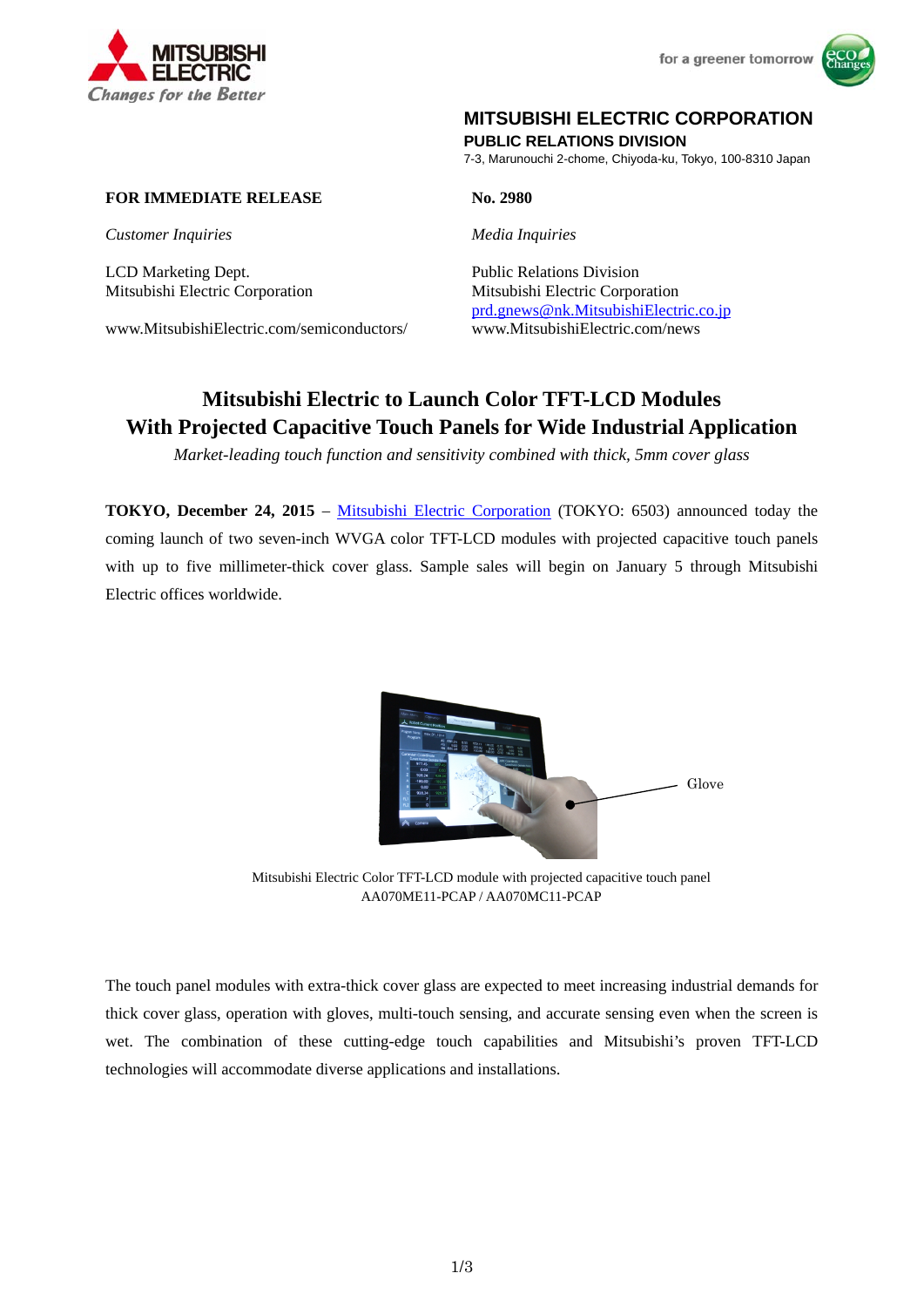## **Product Features**

### *1) Projected capacitive touch panels offering top-level operability for diverse industrial uses*

- Thick, five-millimeter cover glass withstands rugged usage
- Ten-point touch operation with accurate sensing
- High-level operability, even with gloves or wet screen

# *2) Total touch-panel solution*

- One-stop solution for TFT-LCD, touch panel and touch-control board
- Optional optical bonding (resin bonding of TFT-LCD module, touch-panel sensor and cover glass) for clearer images in bright environments, tempered cover glass and anti-reflection/anti-smudge surface treatment for wider application
- Factory-installed TFT-LCD, PCAP touch panel, cover glass and touch controller for excellent reliability

# **Sample Sale Schedule**

| Product                                                                             | Model          | <b>Brightness</b><br>$(cd/m^2)$ | Viewing angle<br>$(CR>10)$ $(^\circ$     | Shipment        |
|-------------------------------------------------------------------------------------|----------------|---------------------------------|------------------------------------------|-----------------|
| 7.0-inch WVGA<br>TFT-LCD Module with<br>Projected Capacitive<br><b>Touch Panels</b> | AA070ME11-PCAP | 1200                            | $-80$ to $+80$ (H)<br>$-80$ to $+60$ (V) | January 5, 2016 |
|                                                                                     | AA070MC11-PCAP | 1000                            | $-85$ to $+85$ (H)<br>$-85$ to $+85$ (V) |                 |

# **Projected Capacitive Touch (PCAP)**

Capacitive touch is a touch screen technology that uses two perpendicular layers of conductive material to form a grid. When a current is applied, it forms a uniform electrostatic field. The touch of a finger or other conductive object distorts the field, allowing the system to accurately track movement across the screen at multiple points. This technology is used commonly for smartphones and tablets.